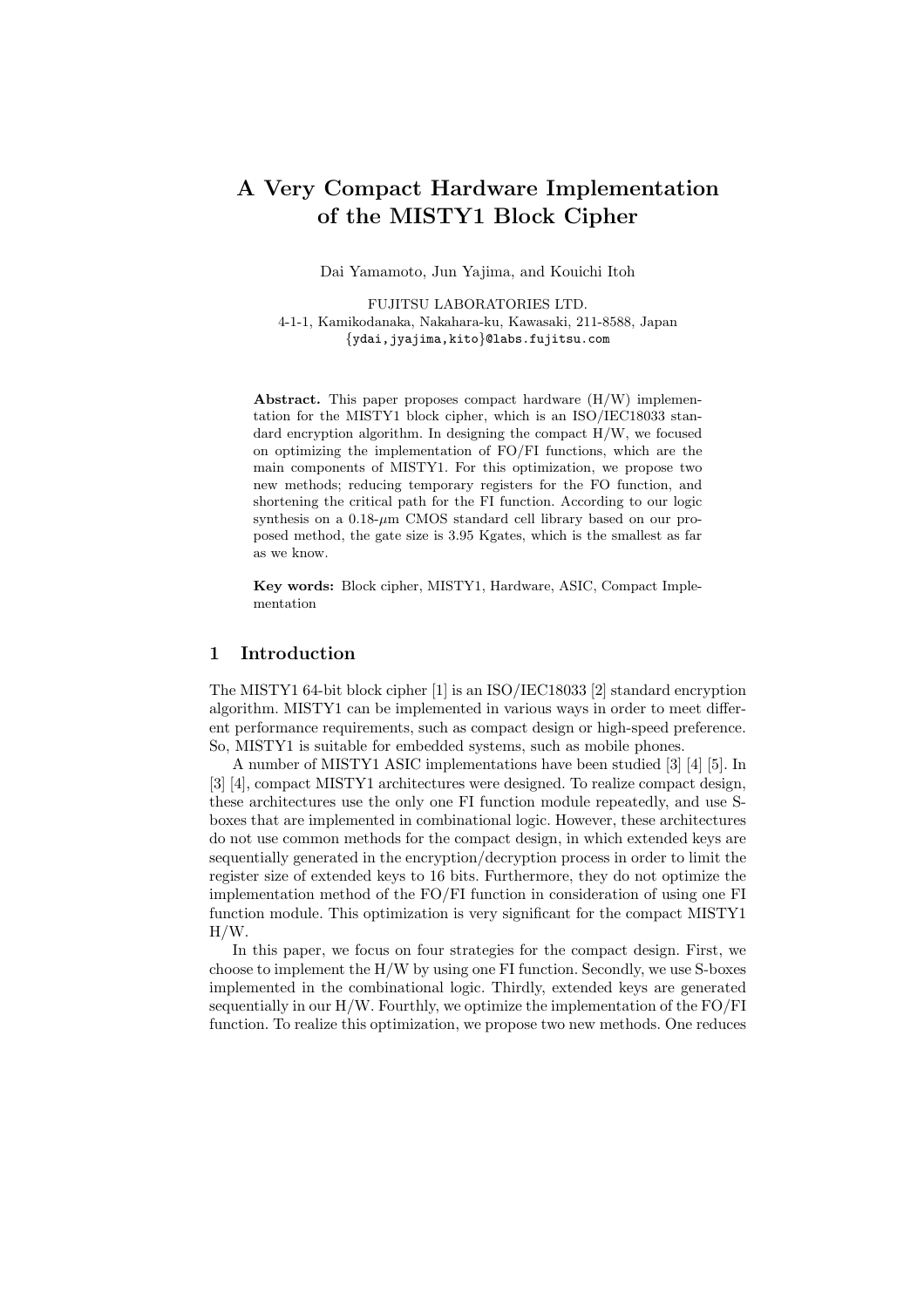### 2 D. Yamamoto, J. Yajima, and K. Itoh

the temporary register for the FO function by the optimization of an FO function structure. Another shortens the critical path around the FI function by reducing the number of XOR gates in the critical path.

With our strategies, we synthesize MISTY1 H/W by a  $0.18~\mu$ m CMOS standard cell library (CS86 technology[18]), and the performance evaluations are shown. As a result, an extremely small size of 3.95 Kgates with 71.1 Mbps throughput is obtained for our MISTY1 H/W. This is the smallest MISTY1 H/W, as far as we know.

Our proposed methods can be applied not only to MISTY1 but also to MISTY2  $[1]$  and KASUMI  $[6]$ , which have a similarly structured MISTY1 FO function. In [7], the compact H/W of KASUMI is proposed. A further gate count reduction of the KASUMI H/W can be realized by using our proposal.

The rest of the paper is organized as follows. A survey of related work is found in Chapter 2. Chapter 3 explains the algorithm of MISTY1. Our strategy for the smallest H/W of MISTY1 is discussed in Chapter 4. Chapter 5 proposes two new methods for an effective H/W implementation of MISTY1. Chapter 6 presents evaluation results for gate counts and the performance of our H/W, compared with previous results. Finally, we conclude with a summary and comment on future directions in Chapter 7.

# **2 Previous work**

A large number of MISTY1 H/W implementation evaluations on FPGA and ASIC have been studied.

The implementation on FPGA platform was reported in [8] [9] [10] [11] [12] [13] [14]. In [8] [9] [10], designers of MISTY1 have implemented MISTY1 H/W based on three types of H/W architectures; the fully loop unrolled architecture, the pipeline architecture, and the loop architecture. The two former architectures allow high processing speed, while the latter architecture allows a compact circuit. The implemented  $H/W$  based on the loop architecture uses a large 128bit register for extended keys. In [11] [12], the implemented H/W was aimed not at compact design but high H/W efficiency, and it had an encryption function without a decryption function. In [13] [14], the implemented  $H/W$  had both the encryption and decryption function. Also, RAM blocks embedded in the considered FPGA devices were used for the implementation of S-boxes, so the implemented H/W realized higher H/W efficiency.

Implementation on the ASIC platform was reported in [3] [4] [5]. In [3] [4], developers of MISTY1 implemented and evaluated MISTY1 H/W. In particular, the research purpose in [4] is to reduce the gate count, and the implementation methods of FO/FI functions are well-studied. However, the gate size of their H/W is not small enough because one large 128-bit register is used for the extended key. The H/W performances of various block ciphers including MISTY1 are compared in  $[5]$ . In  $[5]$ , the MISTY1  $H/W$  is implemented straightforwardly based on the cipher specification. S-boxes are implemented by a lookup table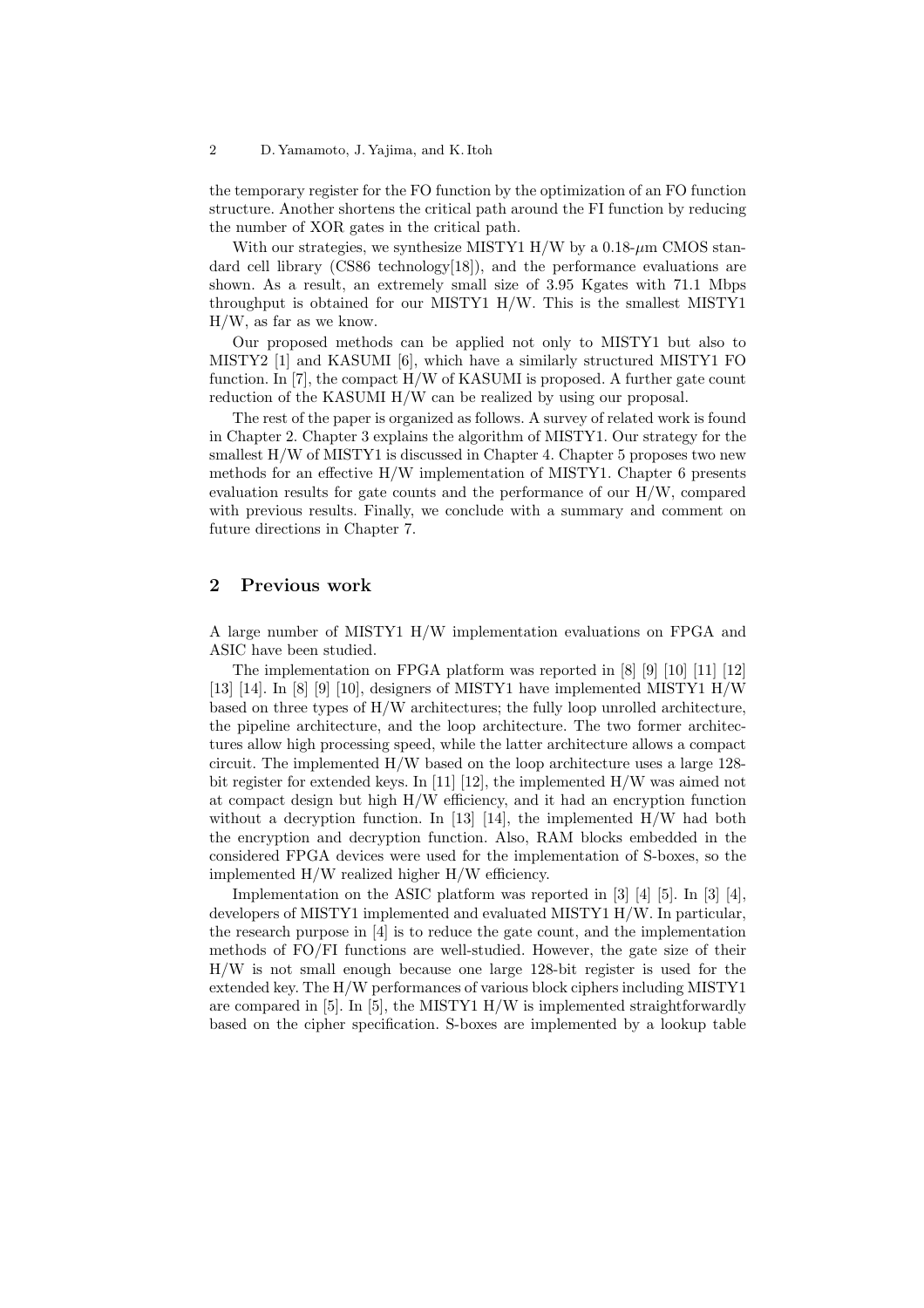in consideration of the fairness among ciphers, and a 128-bit register is used for extended keys, so the gate count of the implemented  $H/W$  is not small.

# **3 MISTY1**

Figure 1 shows the nested structure of MISTY1 excluding the key scheduler [1]. MISTY1 encrypts a 64-bit plaintext using a 128-bit secret key. MISTY1 has the Feistel network with a variable number of rounds *n* including FO functions and  $FL/FL^{-1}$  functions. Since  $n = 8$  is recommended in [1], we set  $n = 8$  in the rest of this paper. The  $FO_i(1 \leq i \leq 8)$  function uses a 48-bit extended key  $KI_i$  and a 64bit extended key  $KO_i$ . The  $FL_i(1 \leq i \leq 10)$  function is used in the encryption, meanwhile the  $FL_i^{-1}$  function is used in the decryption with a 32-bit extended key  $KL_i$ . In Fig. 1, 16-bit  $KL_{i1}$  and  $KL_{i2}$  are the left and right data of 32-bit *KL*<sub>*i*</sub>, respectively. The *FO*<sub>*i*</sub> function has three FI functions  $FI_{ij}$  (1  $\leq j \leq 3$ ). Here,  $KO_{ij}$  ( $1 \leq j \leq 4$ ) and  $KI_{ij}$  ( $1 \leq j \leq 3$ ) are left j-th 16-bit data of  $KO_i$  and  $KI_i$ , respectively. The FI function uses the 7-bit S-box  $S_7$  and the 9-bit S-box *S*9. Here, the zero-extended operation is performed to 7-bit blocks by adding two '0's. The truncate operation truncates the two most significant bits of a 9-bit string.  $KI_{ij1}$  and  $KI_{ij2}$  are the left 7 bits and the right 9 bits of  $KI_{ij}$ , respectively. Here, the key scheduler of MISTY1 is explained.  $K_i(1 \leq i \leq 8)$  is the left i-th 16 bits of a 128-bit secret key.  $K'_{i}(1 \leq i \leq 8)$  corresponds to the output of  $FI_{ij}$  where the input of  $FI_{ij}$  is assigned to  $K_i$  and the key  $KI_{ij}$  is set to  $K_{(imod8)+1}$ . The assignment between the 16-bit secret/extended keys  $K_i$ ,  $K'_{i}$  and the 16-bit round key  $KO_{ij}$  *KL*<sub>*ij*</sub> *KL*<sub>*ij*</sub> is defined in Table 1, where *i* equals  $(i-8)$  when  $(i > 8)$ .

**Table 1.** The assignment between  $K_i$ ,  $K'_i$  and  $KO_{ij}$   $KI_{ij}$ 

| Round $ KO_{i1} KO_{i2} KO_{i3} KO_{i4} KI_{i1} KI_{i2} KI_{i3} $ |  |  |  | $KL_{i1}$ | K Li2                                                                                                                                     |
|-------------------------------------------------------------------|--|--|--|-----------|-------------------------------------------------------------------------------------------------------------------------------------------|
|                                                                   |  |  |  |           | Secret/   $K_i$ $K_{i+2}$ $K_{i+7}$ $K_{i+4}$ $K'_{i+5}$ $K'_{i+1}$ $K'_{i+3}$ $K_{\frac{i+1}{2}}$ (odd i) $K'_{\frac{i+1}{2}+6}$ (odd i) |
| Extended                                                          |  |  |  |           | $K'_{\frac{i}{2}+2}$ (even i) $K'^{2}_{\frac{i}{2}+4}$ (even i)                                                                           |

### **4 Four strategies for the compact design**

#### **4.1 The number of the FO/FI function module**

The FO/FI function is the main component of MISTY1, so the FO/FI function is one of the most influential factors for gate counts of MISTY1 H/W. Thus, it is important to decide the number of the FO/FI function module. MISTY1 has a nested structure including FO functions and FL/FL*−*<sup>1</sup> functions, so the number of the FO/FI function module can be variously selected. When MISTY1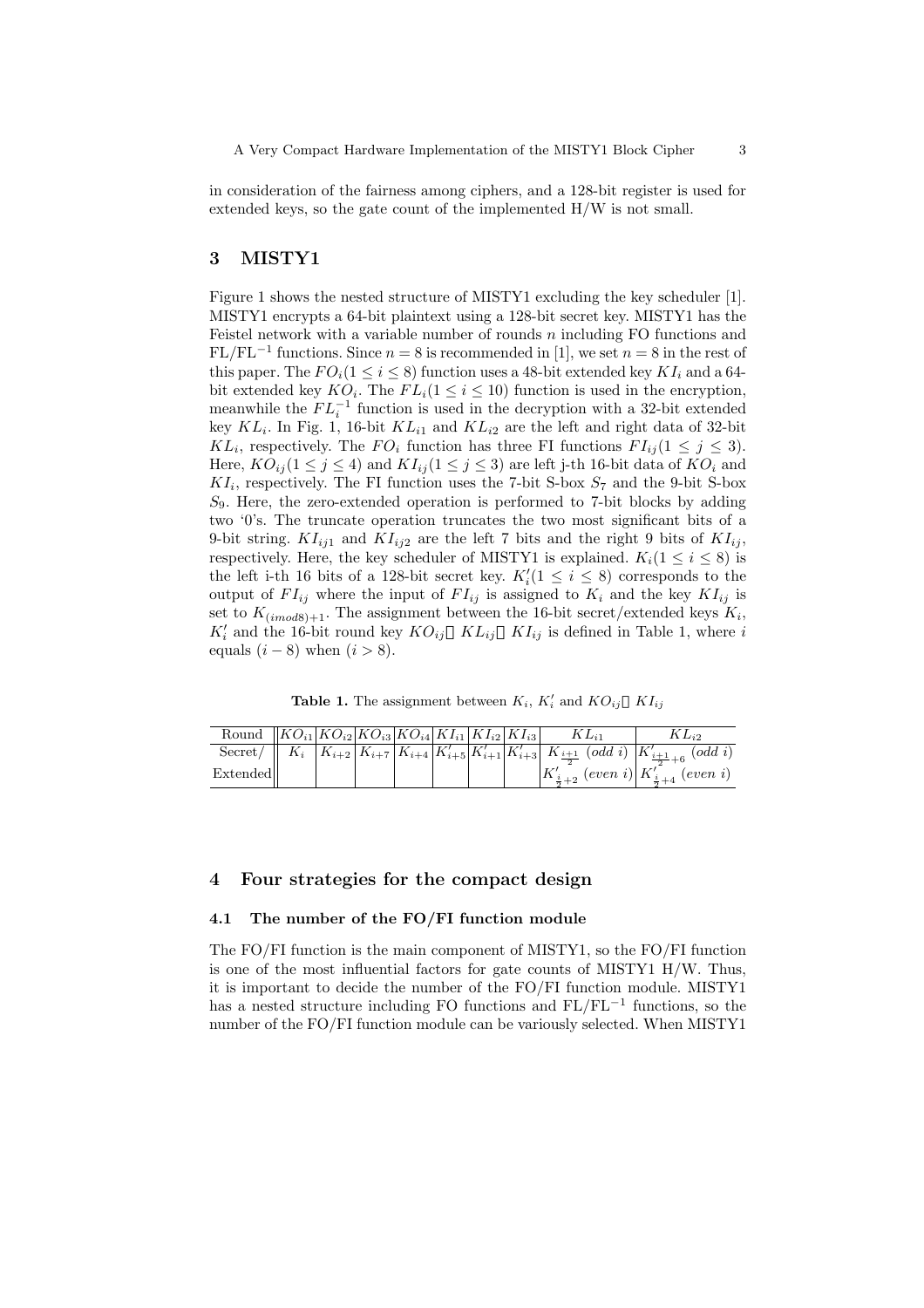

**Fig. 1.** MISTY1 encryption algorithm

is implemented with a pipelined H/W architecture, eight FO function modules are performed in the same clock cycle. This is suitable for high-speed implementation, but leads to a large circuit size. Therefore, we choose to implement only one FI function module for the compact design. That is, the FO function is executed in three clock cycles by repeatedly using one FI function module. This architecture leads to low speed processing, but is suitable for compact implementation.

### **4.2 Extended key generation method**

The generation method of extended keys in MISTY1 is classified into two methods; called the "register method" and the "on-the-fly method". It is important for the compact design to choose between two methods. In the register method, a 128-bit extended key is generated and stored into a 128-bit register in advance of the encryption/decryption process, and the required extended key is read directly from the register. In the on-the-fly method, a 16-bit required extended key is generated in the encryption/decryption process sequentially. The on-the-fly method is more suitable for the compact design than the register method because of the 128-bit register. Therefore, we chose the on-the-fly method, which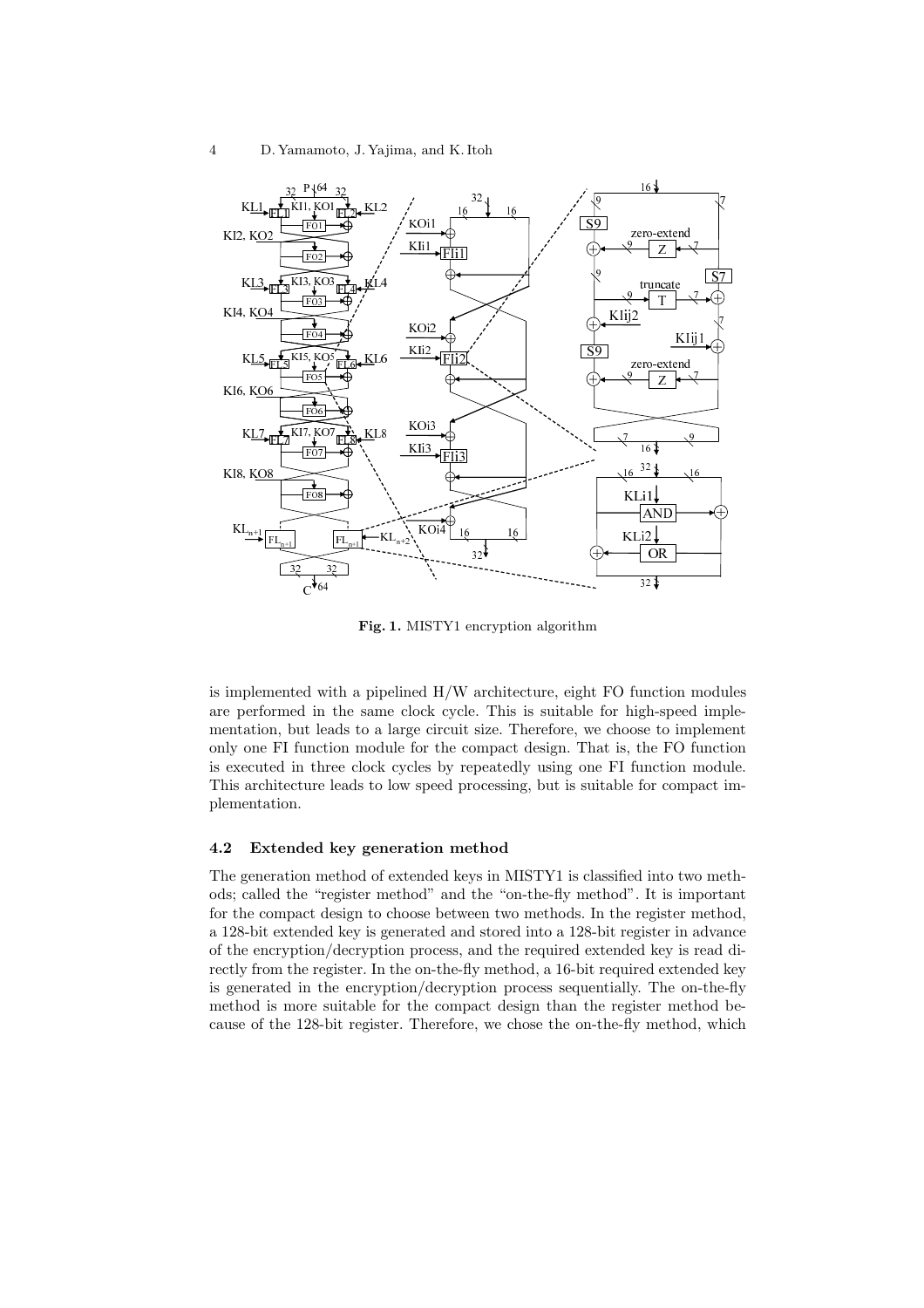has not been reported in the existing H/W implementation of MISTY1, but has been employed in other algorithm implementations, such as AES. That is, all of the previous architectures of MISTY1 are based on not the on-the-fly method but the register method. Also, because of the MISTY1 algorithm, the FI function is used not only in the encryption/decryption process but also in the extended key generation process. Therefore, we chose the implemented method, in which one FI function module is shared with these two processes. Thus, both the encryption/decryption process and the extended key generation process cannot be performed in the same cycle. So, a 16-bit register is required to retain a 16-bit extended key generated sequentially. Here, our on-the-fly method requiring a 16-bit register is called the "sequential method".

#### **4.3 S-box Implementation method**

The S-box performance of MISTY1, including gate counts, depends on the S-box implementation method, so it is important for the compact design to discuss them. The implementation method of two S-boxes  $(S_7 \text{ and } S_9)$  is considered as follows. The two S-boxes of MISTY1 have been designed so that they can be easily implemented in combinational logic as well as by a lookup table [1]. On MISTY1, S-boxes in combinational logic show better performance both in terms of the area size and the delay time than that by a lookup table [3]. We confirmed that the same results are obtained when the implemented S-boxes are synthesized by using a  $0.18 - \mu m$  CMOS standard cell library. Therefore, we used S-boxes implemented in combinational logic.

### **4.4 Optimization of FO/FI function**

The proposed H/W uses one FI function module repeatedly. Furthermore, it is very significant for the smallest MISTY1 H/W to discuss the following two methods; a concrete implementation method of FO function in three cycles by using one FI function module, and the method of reducing the gate count of the FI function itself. In Chapter 5, we propose these two new methods.

# **5 Proposed methods for the compact design**

### **5.1 Reducing the temporary register for the FO function**

When an FO function is executed in three cycles by repeatedly using one FI function module, an intermediate result in each cycle must be stored into a register. The FO function transforms 32-bit data, so a 32-bit temporary register for the intermediate result (i.e., is "temporary register") is required. We reduced the size of the temporary register to 16 bits.

The concept of the proposed method is explained by reference to Fig. 2. It shows the method of dividing an FO function into three cycles. The previous method is straightforward based on MISTY1 specification. An FO function is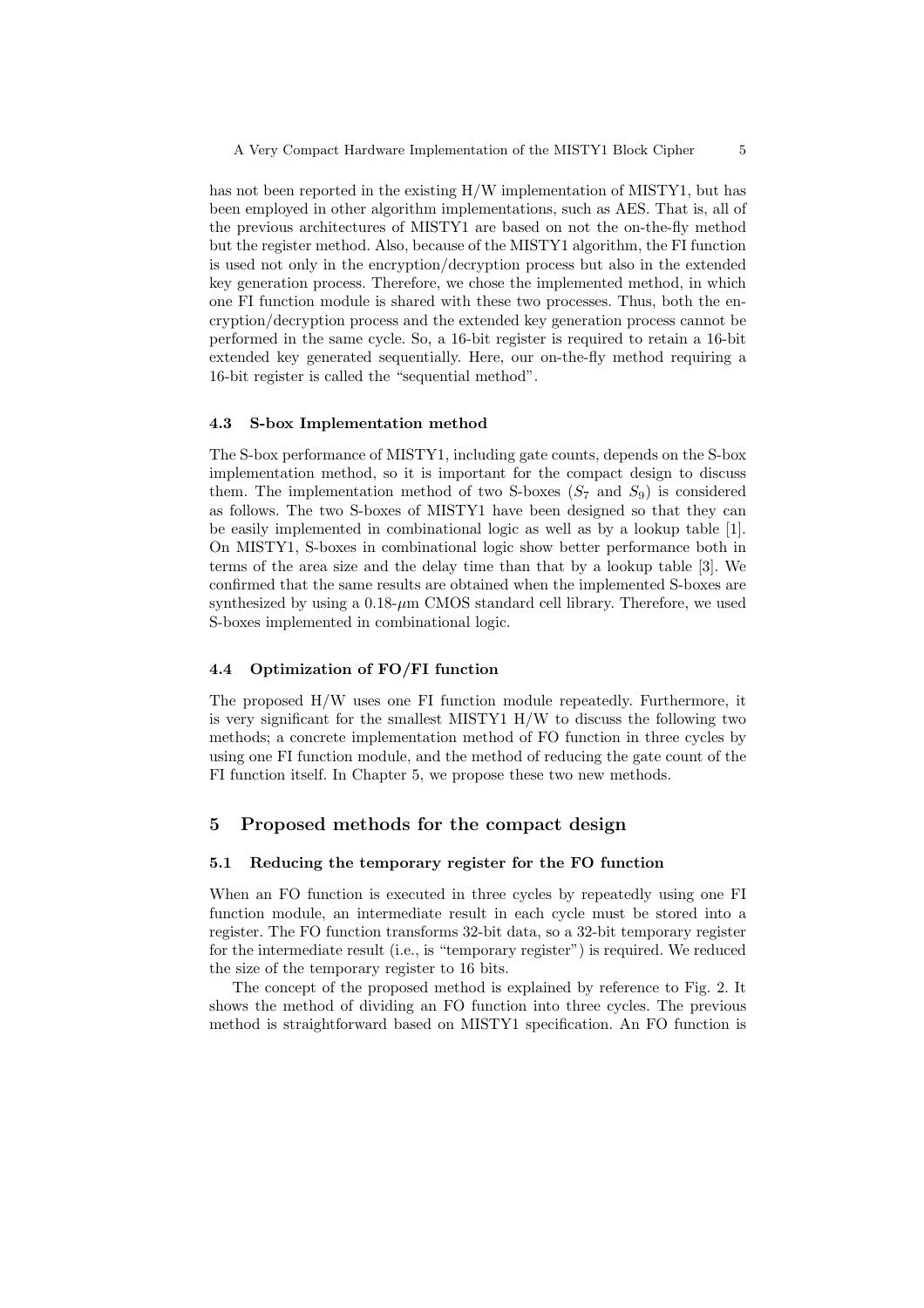#### 6 D. Yamamoto, J. Yajima, and K. Itoh

separated horizontally for every cycle in the previous method, so a 32-bit temporary register is required for left and right 16-bit data. Meanwhile, an FO function is separated vertically for every cycle in the proposed method. In fact, the output data from the FI function in Cycle2 is directly XORed with a data register, so the 16-bit temporary register for the data is reduced by the proposed separation.



**Fig. 2.** Concept of temporary register reduction

The detail and effectiveness of the proposed method is explained in the following steps. First, the straightforward architecture based on MISTY1 specification is explained as "existing method". Next, the proposed architecture based on the proposed concept shown in Fig. 2 is explained as "proposed method (a)". Then, we propose the second proposed architecture, which is maximally optimized for compact design as "proposed method (b)". Finally, the gate counts of FI functions are estimated. By using proposed method (b), the size of the FO function is estimated to be reduced 17% of the existing method.

**Existing method** The common partition algorithm based on MISTY1 specification is shown in Fig. 3 (I) as the existing algorithm. Equation (1) in Appendix shows each process for three cycles in this algorithm. Let  $Reg-R<sub>H</sub>$ ,  $Reg-R<sub>L</sub>$ ,  $Reg-L<sub>H</sub>$ , and  $Reg-L<sub>L</sub>$  be 16-bit registers (called "Feistel data register"), respectively. The Feistel data register means the register for storing intermediate results for each round plaintext/ciphertext. Also, let *Reg*-*F OR* and *Reg*-*F OL* be the 16-bit temporary registers, so the total size of temporary registers is 32 bits in the existing algorithm. Next, the existing architecture based on the existing algorithm is shown in Fig.  $3 \times I$ . Note that the registers described in the following architecture figures include a 2-1MUX. This 2-1MUX can select the value stored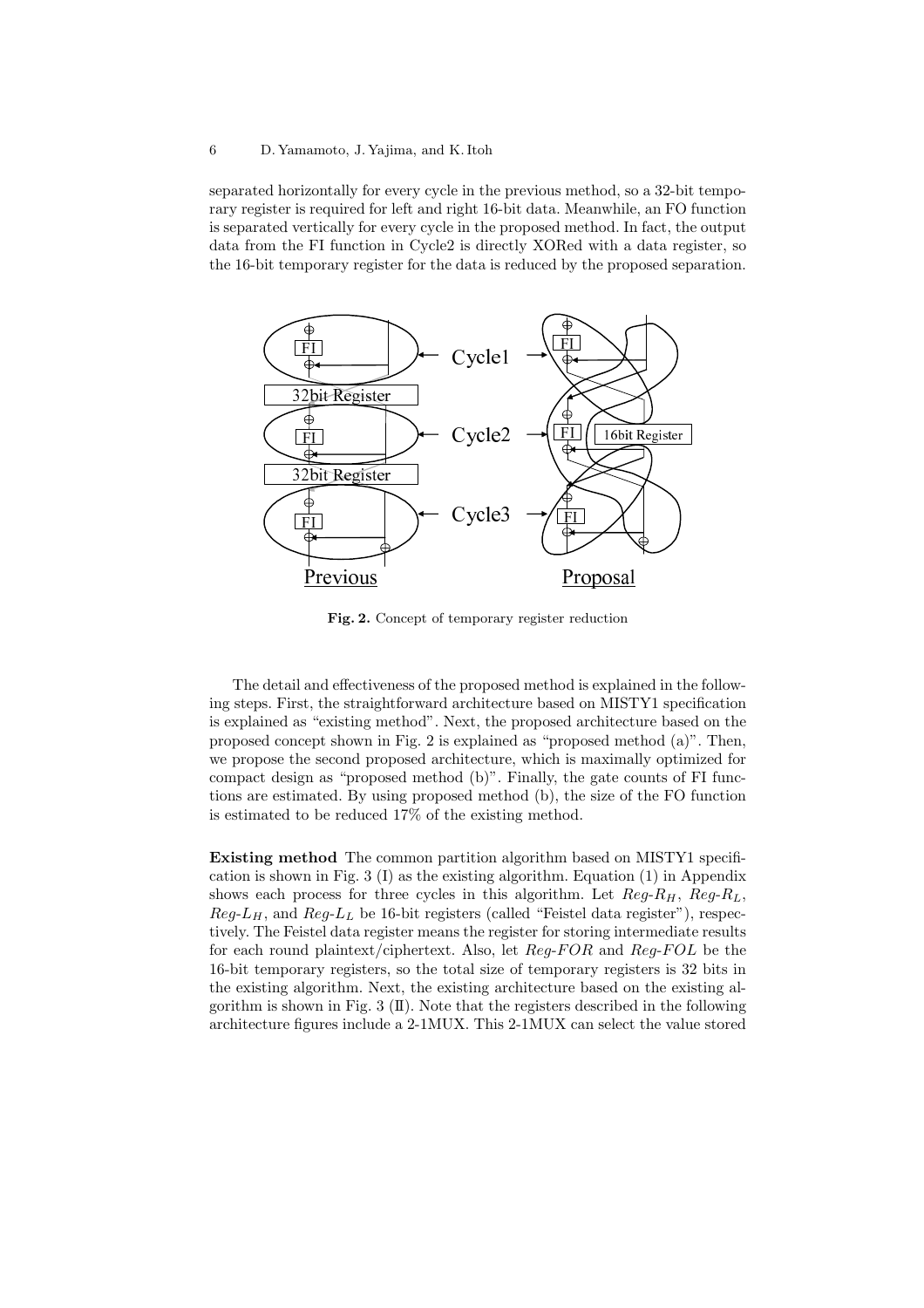in the register or the value of the external input. The value stored into the register can be updated to the selected value. Consequently, two 16-bit registers, *Reg*-*F OR* and *Reg*-*F OL*, are required in the existing method.

**Proposed method (a)** We discuss the proposed algorithm (a) shown in Fig. 4 (I), which is designed based on the proposed concept shown in Fig. 2. Comparing Fig. 4 (I) with Fig. 3 (I), the output data from the FI function is directly XORed with  $Reg-R<sub>H</sub>$  and  $Reg-R<sub>L</sub>$  in Cycle2 in Fig. 4 (I). This makes it possible to remove a 16-bit temporary register because the output data from the FI function in Cycle2 does not need to be stored into the temporary register. The proposed architecture (a) based on the proposed algorithm (a) is shown in Fig. 4  $(II)$ . Equation (2) in Appendix shows each process for three cycles shown in Fig. 4 (I). Although the proposed architecture (a) shown in Fig.  $4 \times (II)$  can remove the 16-bit temporary register, there is another issue. The issue is that the number of MUX operators is increased compared with the existing method, because the circuit structure differs in every three cycles, which comes from the vertical separation of the proposed method. Concretely, different values are input into input1 and input4 in the FI function in three cycles, so the existing architecture has two 16-bit 2-1MUX, meanwhile the proposed architecture (a) has two 16-bit 3-1MUX. Also, the proposed architecture (a) has a 16-bit 2-1MUX instead of a 16-bit XOR operator located above *Reg*-*RH*. This 2-1MUX selects the output data from the FI function in Cycle2, and the extended key  $KO<sub>i4</sub>$  in Cycle3. In other words, the proposed method (a) reduces the 16-bit temporary register, but increases the 48-bit 2-1MUX compared with the existing method.

**Proposed method (b)** The algorithm (b) shown in Fig. 5 (I) aims to reduce the 2-1MUX increased in the proposed method (a). One of the redundant MUX operators is a 2-1MUX located above  $Req$ - $R$ *H* in Fig. 4 (II). If  $KO_{i4}$  is XORed with  $Req-R$ <sup>H</sup> without this 2-1MUX, then the 2-1MUX can be removed. To remove the 2-1MUX, we focused on the input4 in the FI function.  $KO_{i4}$  is input into the input4 in both Cycle2 and Cycle3 as shown in Fig. 5 (I). That is,  $KO_{i4}$  is XORed with both  $Reg-R_H$  and  $Reg-R_L$  in Cycle2, and  $KO_{i4}$  is XORed with only  $Reg-R_L$  in Cycle3, so  $KO_{i4}$  is cancelled on  $Reg-R_L$ , and XORed with only *Reg*-*R<sup>H</sup>* finally. This algorithm can remove the 2-1MUX located above  $Reg-R<sub>H</sub>$ . Moreover, the input4 in both Cycle2 and Cycle3 in this algorithm is the same value  $KO<sub>i4</sub>$ . Therefore, not 3-1MUX but 2-1MUX is assigned above the input4 in the proposed method (b). In other words, the proposed method (b) reduces the 32-bit 2-1MUX compared with the proposed method (a). The proposed architecture (b) based on the proposed algorithm (b) is shown in Fig. 5 (II). Equation (3) in Appendix shows each process for the three cycles shown in Fig. 5 (I).

The gate counts of FI functions based on the above three architectures are estimated as shown Table 2. Let MUX, REG, and XOR be the 2-1multiplexer, the register, and the exclusive-OR, respectively. We supposed 1-bit  $2\text{-}1\text{MUX}$  = 3.5 NAND gates, 1-bit REG = 13.5 NAND gates, 1-bit  $XOR = 2.5$  NAND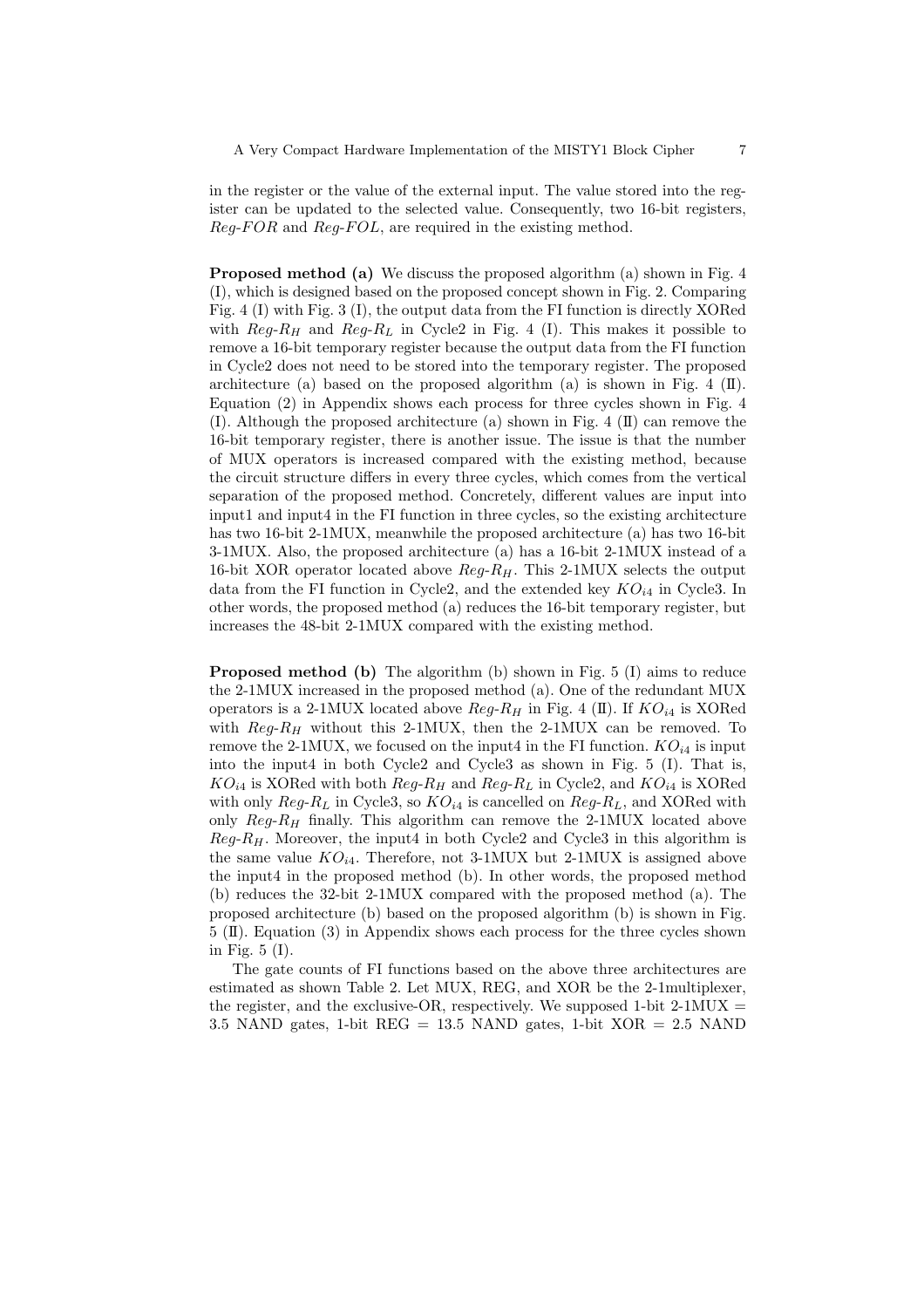gates. In the row of MUX in Table 2, the value is based on a 1-bit 2-1MUX. For example, 16-bit 3-1MUX is regarded as two 16-bit 2-1MUX ( $=$  one 32-bit 2-1MUX). From Table 2, the gate count of the FI function based on the proposed architecture (b) is 17% smaller than the existing architecture.

**Table 2.** Comparison of gate counts of FI function Existing Proposed (a) Proposed (b)

|                         |      | Existing Proposed (a) Proposed (b) |     |
|-------------------------|------|------------------------------------|-----|
| $# 1$ -bit MUX          | 32   | 80                                 | 48  |
| $# 1$ -bit REG          | 64   | 48                                 | 48  |
| $# 1-bit XOR$           | 80   | 64                                 | 64  |
| Total $[gate](\dagger)$ | 1176 | 1088                               | 976 |

(*†*) MUX = 3.5gate/bit (in 2-1MUX) REG = 13.5gate/bit XOR = 2.5gate/bit



**Fig. 3.** Existing method

# **5.2 Shortening the critical path around an FI function**

MISTY1 has a Feistel network with eight FO functions, and an FO function comprises three FI functions. Also, MISTY1 extended key is obtained by using the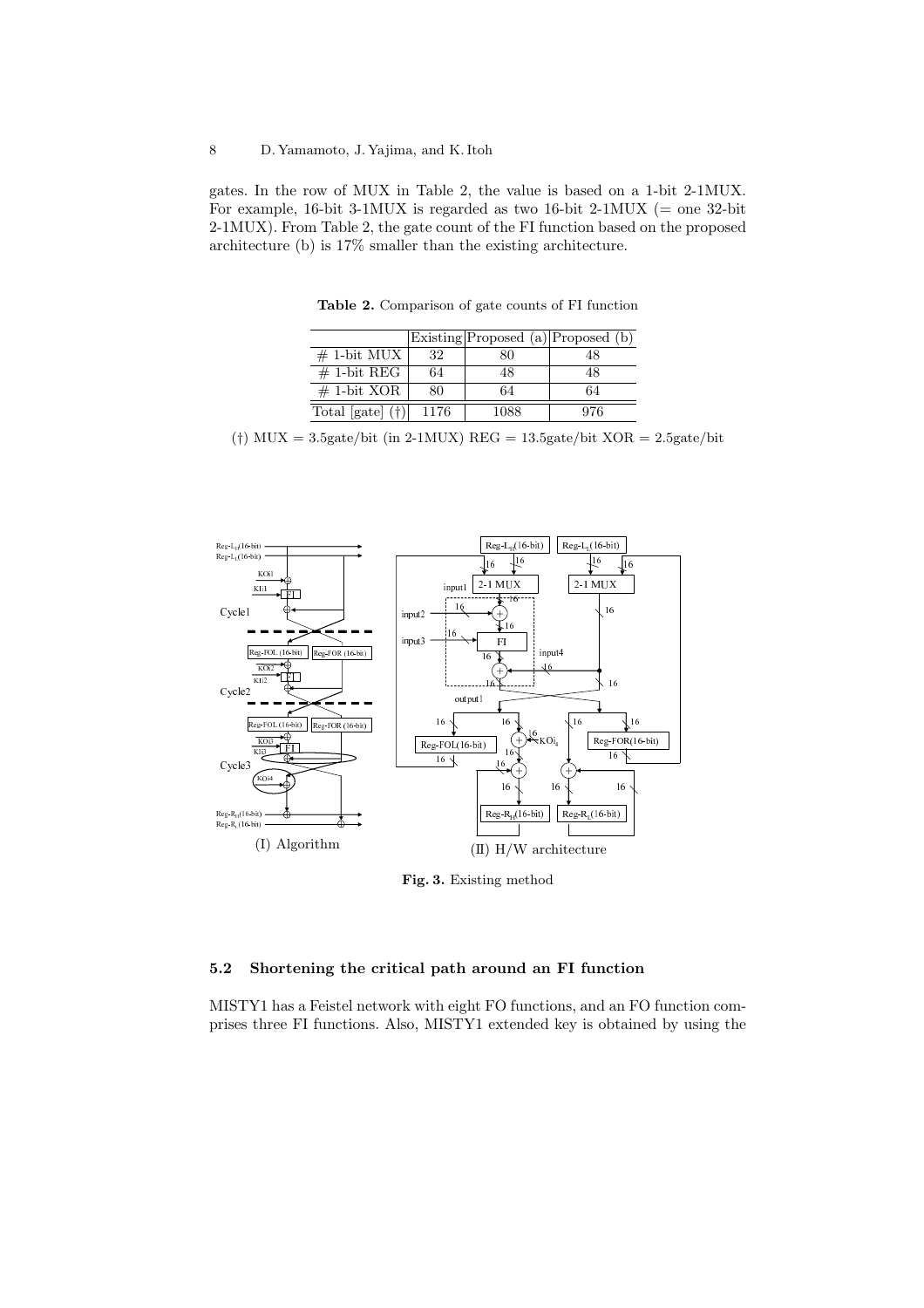

İП </u> 

---

a nel

Φ— <u>\$৺★</u> → ¥ KO. i4

(I) Algorithm

 $_{\rm KO}$ Б K li3  $0 -$ 

Cycle3

Reg-R<sub>11</sub>(16-bit)<br>Reg-R<sub>1</sub>(16-bit)

**Fig. 4.** Proposed method (a)

 $Reof FQ(16-bit)$ 16

 $-16$ 

 $\mathbf{\hat{J}}^{16}$ 

 $\frac{1}{2}16$ 

 $\widehat{+}$   $\widehat{+}$ 

-

16  $R_{\text{eg}} R_{\text{L}}(16 \text{ bit})$ 

-

2-1 MUX |  $\frac{1}{6}$ KO<sub>i</sub>4

 $\overline{16}$ 

16

 $16$ 

(II) H/W architecture

 $Reg-R<sub>H</sub>(16-bit)$ 



**Fig. 5.** Proposed method (b)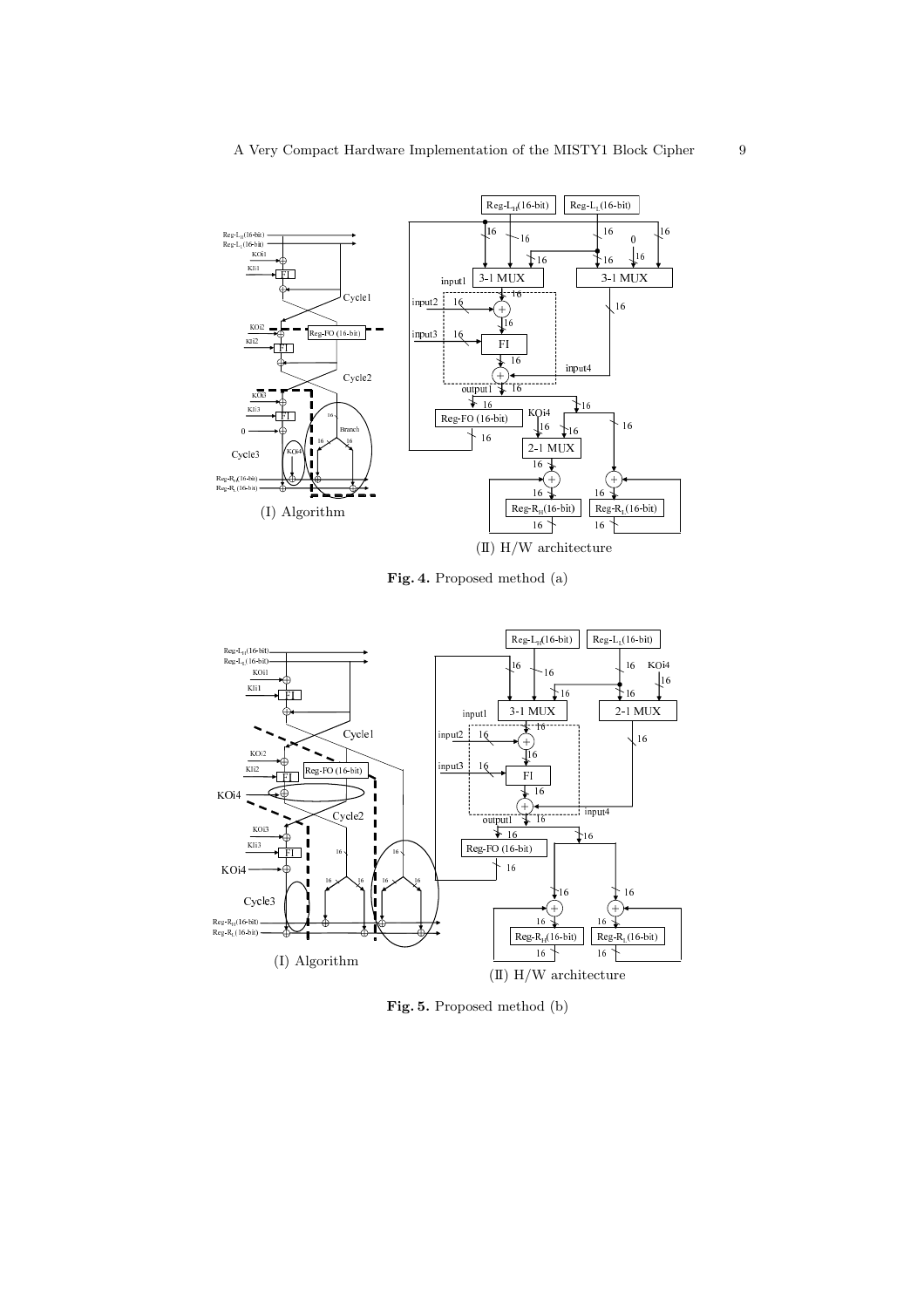#### 10 D. Yamamoto, J. Yajima, and K. Itoh

FI function. Thus, the performance of any MISTY1 H/W depends on the processing speed of the FI function. The proposed method improves the processing speed, which is important as well as the area size for the compact H/W.

Figure 6 shows the straightforward and the proposed algorithm of the FI function. XOR gates under a FI function in a FO function are described in Fig. 6. In Fig. 6, the critical path with two S-boxes  $S_9$  in the FI function including these XOR gates is illustrated by the thick line. The XOR gate into which  $KI_{ii2}$ is input in the straightforward algorithm is transferred just below the first zeroextend operation in the proposed algorithm (Move1). This movement reduces one XOR gate on the critical path. To guarantee the logic equivalence in both algorithms of the FI function, the  $KI_{ij1}$  input in the straightforward algorithm is modified to the  $(KI_{ij1} \text{ XOR } KI_{ij2})$  input (Move2). Here, the two most significant bits of  $KI_{ii2}$  are truncated, and XORed with  $KI_{ii1}$ . Next, the 9-bit XOR gate under the FI function is transferred just below the second zero-extend operation (Move3). In other words, the proposed algorithm reduces two XOR gates on the critical path in the FI function, and realizes higher processing speed of the FI function almost without the gate counts increase.



**Fig. 6.** Method for shortening the critical path around FI function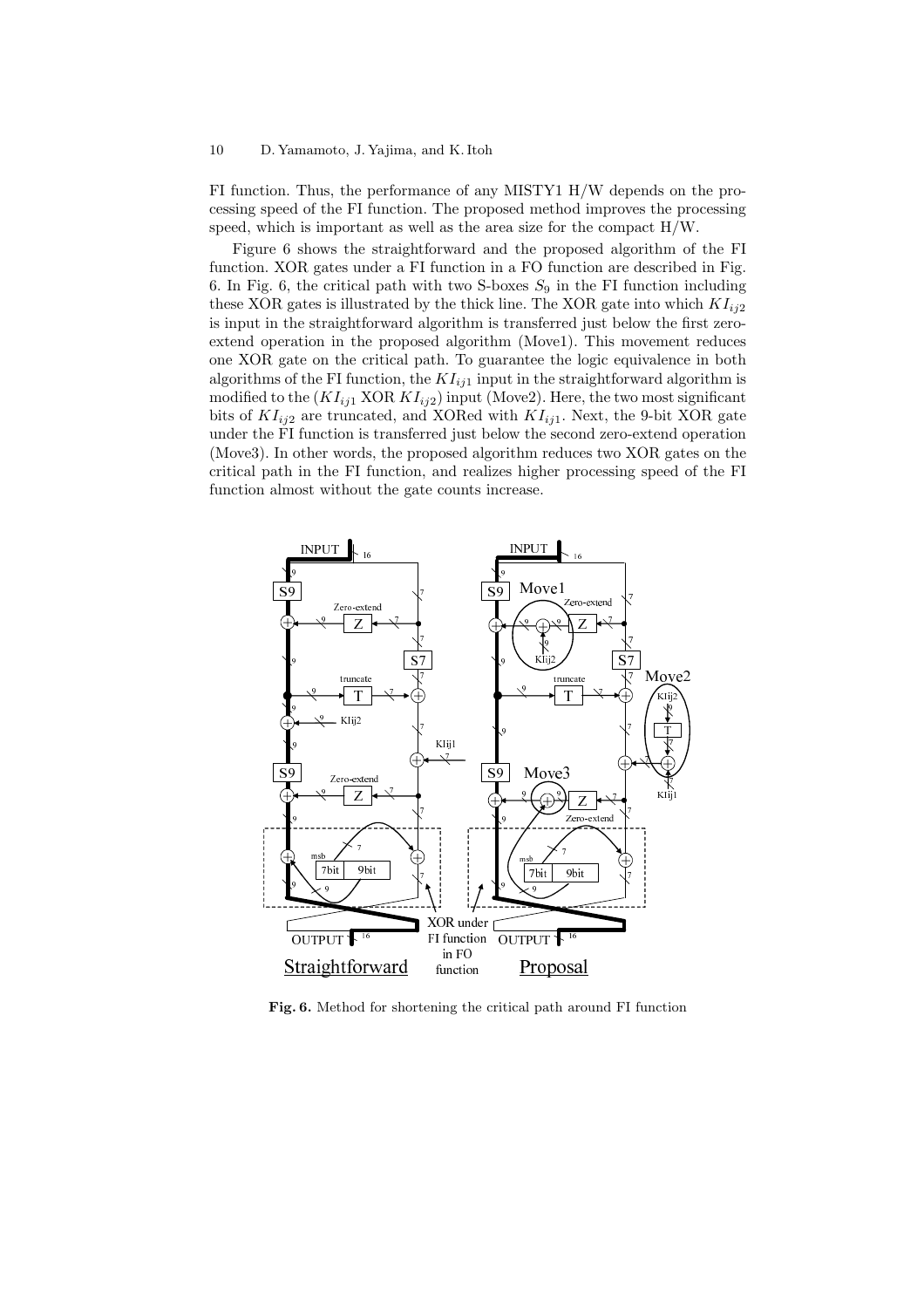## **6 ASIC performance evaluation**

### **6.1 Structure of implemented H/W**

The implemented H/W comprises two circuits; the interface circuit(called the "I/F circuit") and the core circuit. The I/F circuit comprises a plaintext/ciphertext register and a secret key register. The core circuit comprises FI/FL/FL*−*<sup>1</sup> function, selectors, counter circuit, and various registers (four 16-bit Feistel data registers, 16-bit temporary register, and 16-bit extended key register). The core circuit has only one FI function module, and the module is shared with the extended key generation process and the encryption/decryption process. Also, the core circuit has a 16-bit temporary register because of the proposed method, and has a 16-bit small extended key register due to the sequential method. By connecting the core circuit to the I/F circuit, MISTY1 H/W can be implemented as a VLSI chip. The block structure of the I/F circuit and the core circuit is shown in Fig. 7.



**Fig. 7.** The block structure of the I/F circuit and the core circuit

The implemented H/W generates a 64-bit ciphertext (plaintext) from a 64 bit plaintext (ciphertext) in 60 clock cycles. The details are as follows. The data input and output requires 2 cycles. The encryption/decryption processes in FO and FL/FL*−*<sup>1</sup> function require 24 cycles and 10 cycles, respectively. The extended key generation process in the FI function requires  $3$  (cycles)  $\times$  8 (rounds) = 24 cycles, because an extended key generated by using the FI function is input into FL/FL*−*<sup>1</sup> function in the same cycle.

## **6.2 Comparison of our MISTY1 H/W results**

This section evaluates the ASIC performance of the proposed H/W based on the structure shown in Section 6.1. The evaluation environment is as follows.

**H/W description language** Verilog-HDL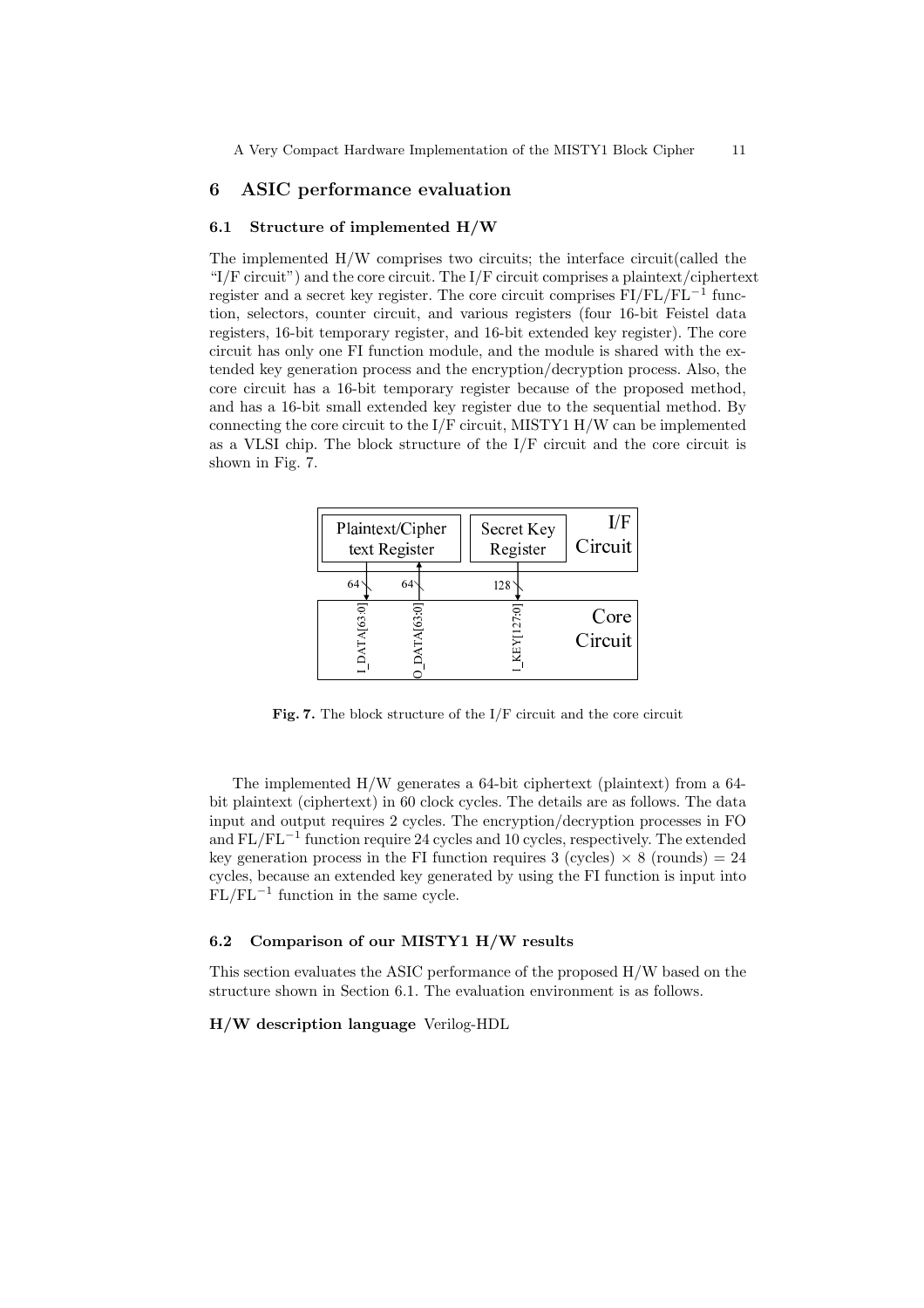**Design library** Fujitsu 0.18-μm CMOS standard cell library (CS86 technology [18])

**Logic synthesizer** Design Compiler 2006.06-SP5-1

**Synthesis condition** Worst case condition (Supply voltage: 1.65V, Junction temperature: 125˚C)

In this evaluation, the proposed  $H/W$  is not based on scan design, and is synthesized with the Design Compiler with size optimization and ungroup command. Also, one gate is equivalent to 2-1NAND gate.

Table 3 shows the ASIC performance of three types of the proposed H/W; the core circuit (Proposed 1), the core circuit with the secret key register (Proposed 2), and the core and I/F circuit (Proposed 3). In Table 3, "Block Structure" in the last column means the above-mentioned three types of the proposed H/W. Also, "H/W efficiency" means the throughput per gate, so the implementation with higher throughput and smaller gate counts show higher values. In this paper, the H/W efficiency is defined as the throughput divided by area size by reference to [5]. From Table 3, it is confirmed that a size of 3.95 Kgates with 71.1 Mbps throughput is obtained for our MISTY1 core (Proposed 1).

| Source                                                                                                                                                                                |           |    |             |                | $Process[Cycle S-box Freq.]$ Thr'put | Area  | Efficiency                   | <b>Block</b>       |
|---------------------------------------------------------------------------------------------------------------------------------------------------------------------------------------|-----------|----|-------------|----------------|--------------------------------------|-------|------------------------------|--------------------|
|                                                                                                                                                                                       | $ \mu m $ |    |             | [Mhz]          |                                      |       | [Mbps] [Kgates]][Kbps/gates] | Structure          |
| Proposed 1                                                                                                                                                                            | 0.18      | 60 | Logic       | 66.7           | 71.1                                 | 3.95  | 18.0                         | Core               |
| Proposed 2                                                                                                                                                                            | 0.18      | 60 | Logic       | 66.7           | 71.1                                 | 4.79  | 14.9                         | $^{(\ddag)}$       |
| Proposed 3                                                                                                                                                                            | 0.18      | 60 | Logic       | 66.7           | 71.1                                 | 5.29  | 13.4                         | $\vert$ Core + I/F |
| $[4] % \includegraphics[width=1\textwidth]{images/TrDiM-Architecture.png} \caption{The figure shows the results of the estimators in the left hand side.} \label{TrDiM-Architecture}$ | 0.60      | 35 | (†)         | 29.9           | 66.3                                 | 8.099 | 8.19                         | Core               |
| $\lceil 5 \rceil$                                                                                                                                                                     | 0.18      | 30 | Table       | 92.6           | 197.5                                | 9.3   | 21.3                         | $^{(\ddag)}$       |
| <sup>15</sup>                                                                                                                                                                         | 0.18      | Ť) | $\ddagger)$ | $^{\prime}$ t) | 70.2                                 | 5.39  | 13.0                         | $\dagger$          |
| 16                                                                                                                                                                                    | 0.18      | 35 | $\ddagger)$ | $^{\prime}$ t) | 78.4                                 | 6.10  | 12.85                        | $^{+}$             |

**Table 3.** H/W performance comparison in ASICs

(*†*) Unknown, (*‡*) Core + Secret Key Register

#### **6.3 Further comparison**

This section compares the performance of existing and proposed architectures. The lower rows in Table 3 show the performance of existing architectures reported in [4] [5] [15] [16]. The implemented architectures shown in [4] [5] are based on the register method and have the only one FI function module. The core circuits in [4] [5] include a 128-bit extended key register. Meanwhile, the information of implementation methods is not clear in [15] [16]. From Table 3, our H/W is implemented with the smallest size and good efficiency.

Because the synthesis condition, such as design library, S-box implementation method, and Block Structure, are different from one another, it might be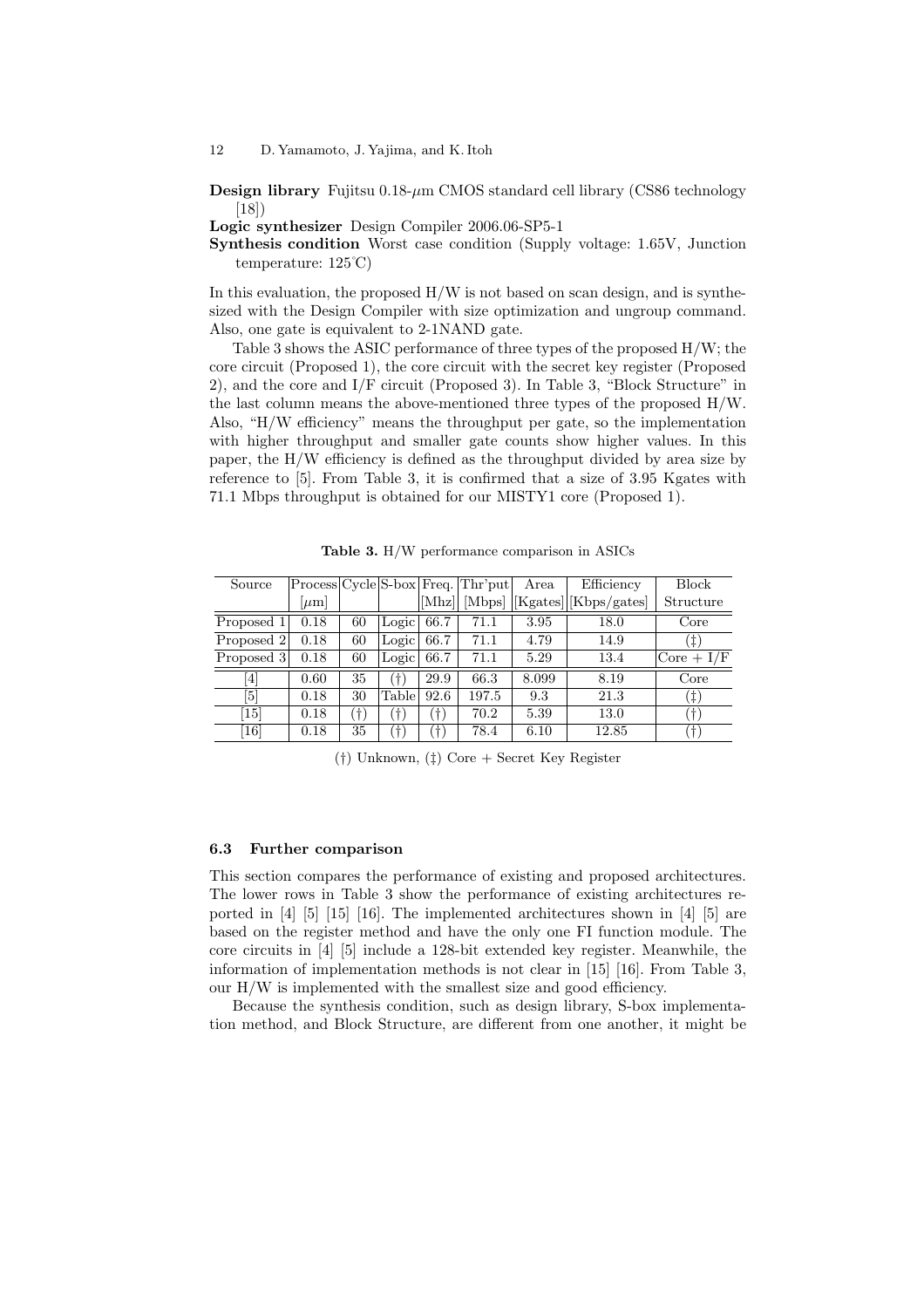difficult to fairly compare the performance of each implementation shown in Table 3. In the following evaluation, both MISTY1 H/W based on the available RTL code [17] in [5] and the proposed H/W are synthesized under the same synthesis condition in order to compare performance fairly. These two architectures are based on the same implemented method except for two differences, one is to apply the proposed methods or not, the other is the extended key generation method. The following evaluation compares the performance of three implemented architectures. First, implementation (a) is the MISTY1 H/W based on the RTL code [17], which is implemented straightforwardly based on MISTY1 specification. Second, implementation (b) is obtained from the RTL code [17], where the S-box code was changed from the lookup table to combinational logic. Finally, implementation (c) is our MISTY1 H/W (Proposed 2 in Table 3), which is the core circuit with a secret key register, because implementation (a) and (b) have the only secret key register. Here, implementation (b) and (c) are based on the same implementation methods of S-boxes and Block Structure, so the performance of both implementations can be compared fairly.

Figure 8 shows a comparison of the gate counts of the above three implementations under various delay requirements. From Fig. 8, the gate count of implementation (c) is about 2K gates smaller than that of implementation (b). The reasons are as follows. First, implementation (b) has the 128-bit extended key register due to the register method, while implementation (c) has the 16-bit small one due to the sequential method. Second, implementation (c) has reduced the temporary register due to our proposal described in Section 5.1.

Next, Fig. 9 shows a comparison of the H/W efficiency of the above three implementations under various delay requirements. From Fig. 9, the H/W efficiency of implementation (c) is lower than that of implementation (b). This is mainly because implementation (b) is based on the register method, while implementation (c) is based on the sequential method.

Through the above evaluation, it is confirmed that the H/W efficiency of our MISTY1 H/W is lower than implementation (b), but is better than that of the other reports. The proposed H/W realized the smallest-area of less than 4K gates, which is about 2K gates smaller than the area of straightforward implementation. This is because our MISTY1 H/W is based on the sequential method and our proposed methods described in Section 5.1, 5.2. This paper aims to implement the smallest H/W of MISTY1, so it is significant to maximally reduce the gate count even though the H/W efficiency is not the highest.

# **7 Conclusion**

In this paper, we presented the smallest H/W of the MISTY1 64-bit block cipher, and proposed two new methods. The first method reduced the temporary register for the FO function from 32 bits to 16 bits. The second method shortened the critical path around the FI function by the reduction of the number of XOR gates on the critical path. The implemented MISTY1 H/W was synthesized by a 0.18-*µ*m CMOS standard cell library, then an extremely small size of 3.95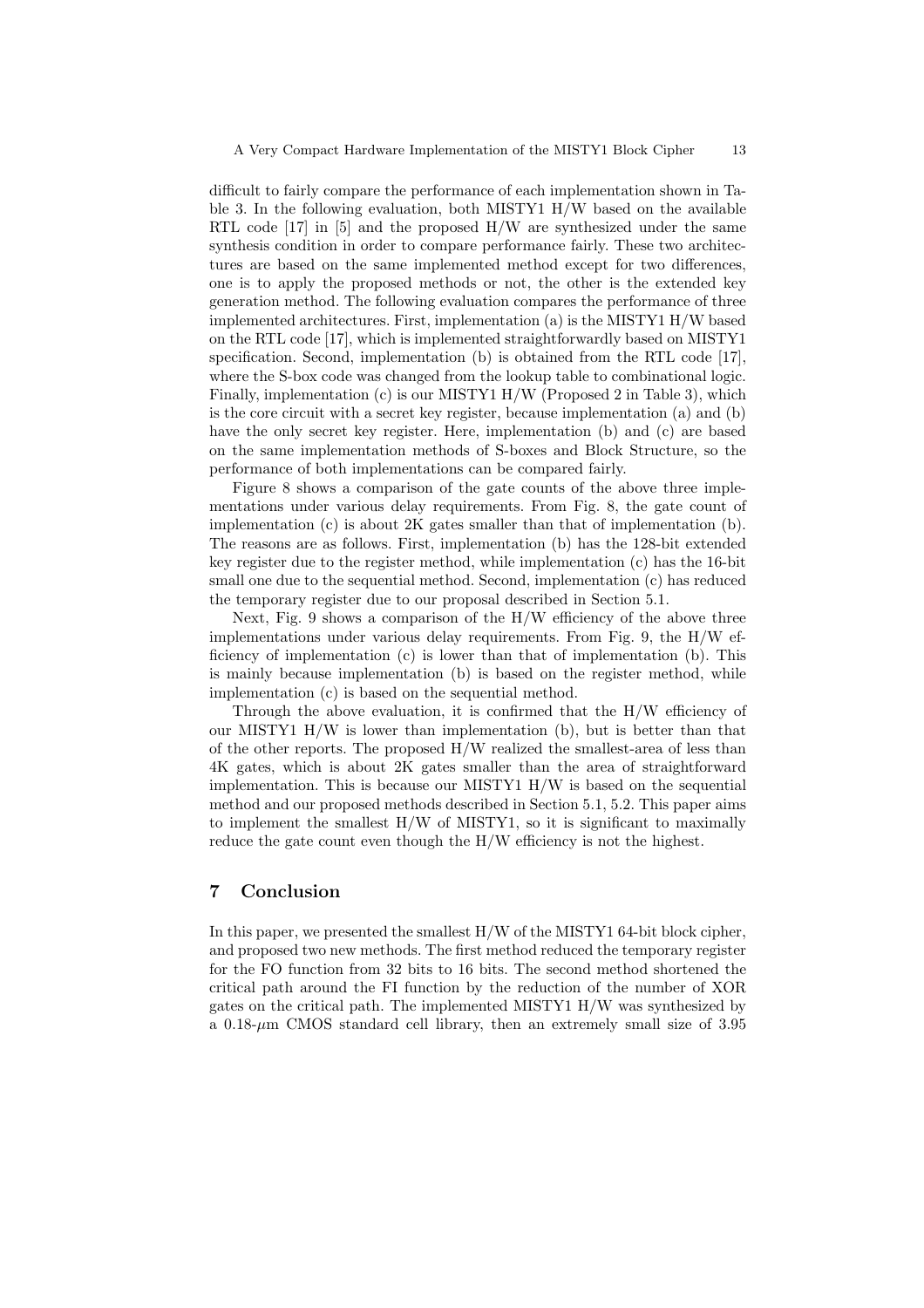

Fig. 8. Comparison of the gate counts under various delay requirements



Fig. 9. Comparison of the H/W efficiency under various delay requirements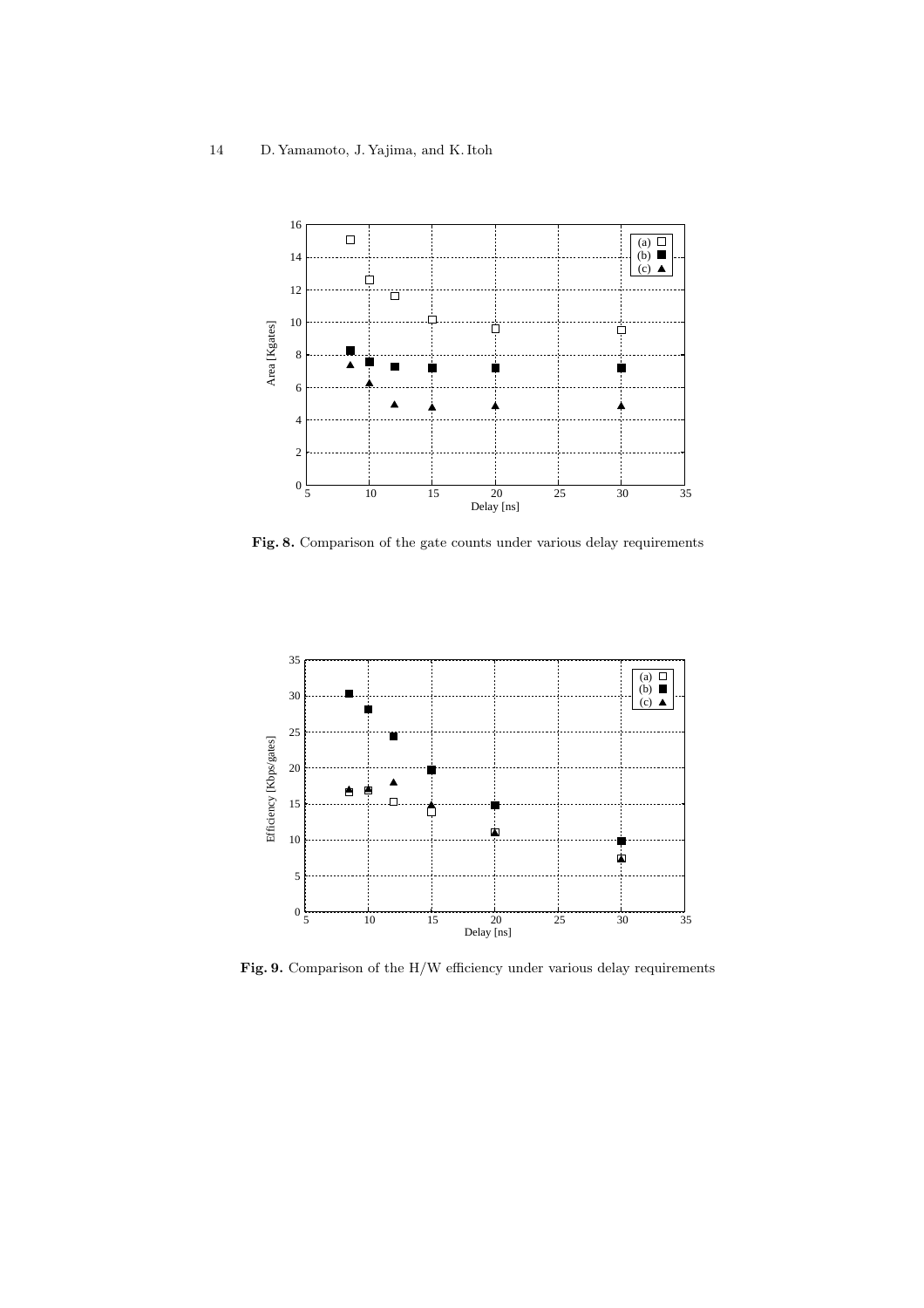Kgates with 71.1 Mbps throughput was obtained for our MISTY1 core circuit. In this paper, it was first shown that MISTY1 H/W is implemented with a size of less than 4K gates. Our two proposed methods described in Section 5.1, 5.2 can be applied to MISTY2 [1] and KASUMI [6]. Future work will include discussion on the smallest H/W implementation of MISTY2 and KASUMI by using the proposed methods.

# **References**

- 1. M. Matsui: "New Block Encryption Algorithm MISTY," Fast Software Encryption, FSE'97, LNCS 1267, pp.54–68, Springer–Verlag, 1997.
- 2. ISO/IEC18033-3, http://www.iso.org/iso/iso catalogue/catalogue tc/ catalogue detail.htm?csnumber=37972
- 3. T. Ichikawa, T. Sorimachi and M. Matsui: "A Study on Hardware Design for Block Encryption Algorithms," in *Proc. 1997 Symposium on Cryptography and Information Security*, SCIS1997, 9.D, Jan. 1997 (written in Japanese).
- 4. T. Ichikawa, J. Katoh and M. Matsui: "An Implementation of MISTY1 for H/W Design," in *Proc. 1998 Symposium on Cryptography and Information Security*, SCIS1998, 9.1.A, Jan. 1998 (written in Japanese).
- 5. T. Sugawara, N. Homma, T. Aoki and A. Satoh: "ASIC Performance Comparison for the ISO Standard Block Ciphers," in *Proc. 2007 Joint Workshop on Information Security*, JWIS2007, pp.485–498, Aug. 2007.
- 6. Third Generation Partnership Project: "3rd Generation Partnership Project; Technical Specification Group Services and System Aspects; 3G Security; Specification of the 3GPP Confidentiality and Integrity Algorithms; Document 2: KASUMI Specification (Release 7)," 3GPP TS 35.202 v7.0.0, Jun. 2007.
- 7. A. Satoh and S. Morioka: "Small and High-Speed Hardware Architectures for the 3GPP Standard Cipher KASUMI," in *Proc. 5th International Conference on Information Security*, ISC2002, pp.48–62, Sep. 2002.
- 8. A. Sorimachi, T. Ichikawa and T. Kasuya: "On Hardware Implementation of Block Ciphers using FPGA," in *Proc. 2003 Symposium on Cryptography and Information Security*, SCIS2003, 12D-3, Jan. 2003 (written in Japanese).
- 9. T. Ichikawa, T. Sorimachi and T. Kasuya On Hardware Implementation of Block Ciphers Selected at the NESSIE Project Phase I (1) in *Proc. 2002 Symposium on Cryptography and Information Security*, SCIS2002, 12C-3, Jan. 2002 (written in Japanese).
- 10. T. Ichikawa, T. Sorimachi, T. Kasuya and M. Matsui: "On the criteria of hardware evaluation of block ciphers," in *Technical Report of IEICE*, ISEC2001-54, Sep. 2001 (written in Japanese).
- 11. F.-X. Standaert, G. Rouvroy, J.-J. Quisquater and J.-D. Legat: "Efficient FPGA Implementations of Block Ciphers KHAZAD and MISTY1," The Third NESSIE Workshop, Nov. 2002.
- 12. G. Rouvroy, F.-X. Standaert, J.-J. Quisquater and J.-D. Legat: "Efficient FPGA Implementation of Block Cipher MISTY1," in *Proc. Parallel and Distributed Processing Symposium 2003*, IPDPS2003, Apr. 2003.
- 13. P. Kitsos and O. Koufopavlou: "A TIME AND AREA EFFICIENT HARDWARE IMPLEMENTATION OF THE MISTY1 BLOCK CIPHER," in *Proc. 46th IEEE Midwest Symposium on Circuits and Systems 2003*, ISCAS2003, Dec. 2003.